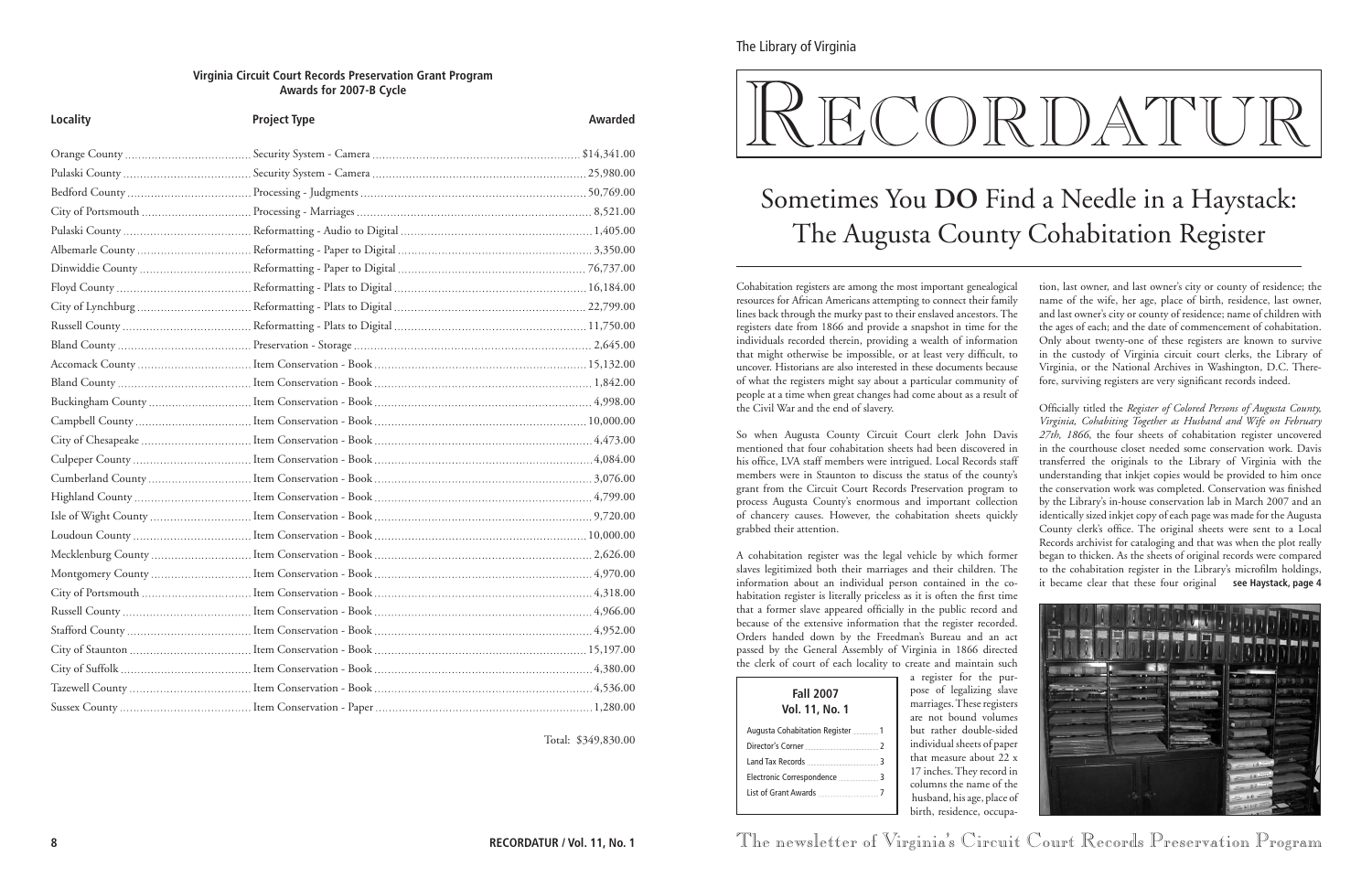# Recordatur

"An entry made on record to prevent any alteration of Record"

This newsletter is published twice a year to keep circuit court clerks informed about the court records preservation program for the Commonwealth of Virginia. Reader participation is invited.



### **LOCAL RECORDS SERVICES**

800 East Broad Street Richmond, Virginia 23219 804-692-3605 804-692-2277 fax www.lva.virginia.gov

**Sandra Gioia Treadway** Librarian of Virginia

**Conley L. Edwards III** State Archivist, State Records Administrator and Director of the Records Management Services Division

**Carl M.C. Childs** Local Records Services Director

> **Glenn T. Smith** Grants Coordinator

**Rachel Muse** Circuit Court Program Archivist

**Michelle Washington** Administrative Assistant

> **Christine Sisic** Production

# Director's Corner

Yes, it has been a while since the last issue of the *Recordatur* was published and mailed to your offices. Despite our lack of recent written communication, I assure you that we are continuing to fulfill our mission of helping to preserve the records of Virginia's circuit courts by providing preservation grants, offering consultative services, and processing circuit court records housed at the Library of Virginia (LVA). With that in mind, I promise that we'll keep a more regular publishing schedule in the future.

First, I have some good news to share from the personnel standpoint: Rachel Muse has recently joined our staff and will be working closely with you by assisting Glenn Smith with grant application development, reviewing grant applications, and providing training and review of records-processing projects. Rachel comes to the LVA with a wealth of grant program experience, having served as a grant reviewer for New York State's Documentary Heritage Grant Program. She also has experience processing archival records and providing training, which will serve her well in her new position. I hope many of you were able to meet her at the convention in Lynchburg.

I wanted to bring you up to date on some recent projects we've been working on at Local Records Services. We continue to make good progress on digitizing pre-1913 chancery causes, for which many of your offices have

received grants. We recently posted the index and accompanying images for Lancaster County, which is our third completed locality, joining Caroline and Fauquier Counties on the Library's Chancery Record Index (CRI), which can be accessed at the following address: http://www.virginia.gov/whatwehave/ local/chancery/index.htm.

If you haven't had a chance to see the results of these digital projects, please take a moment and check out the CRI. We are currently working with our vendors on imaging for six additional localities and hope to add these images to our Web site very soon. For all those localities who have already received a grant to digitize your pre-1913 chancery records, we will be visiting your office soon to review the project with you.

Another type of project that we've been working on lately is what we've come to call a model records management project, similar to the King George County initiative you read about in the last issue of the *Recordatur*. In the past year, we have completed another project in Lunenburg County just in time to assist the clerk's office's move into remodeled space. In fact, the county's circuit court clerk, Gordon Erby, related to us that the move from the old clerk's office would not have been possible without the Library's assistance on this project. We have recently started another similar project in Culpeper County. These projects seem to **see Corner, page 6**

Questions about records preservation or a current grant project? Planning to submit an application in the future? Contact Glenn Smith at 804-692-3604, or Glenn.Smith@lva.virginia.gov, Rachel Muse at 804-786-6356, or Rachel.Muse@lva.virginia.gov, or Carl Childs at 804-692-3739, or Carl.Childs@lva.virginia.gov.

To contact a Library of Virginia staff member after normal business hours about a records emergency, please call one of the numbers below: 804-840-6369 • 804-687-4843 • 804-687-4809

## Circuit Court Records Preservation Program

The project types and the number awarded are:

### Locality **Research Project Type Awarded Awarded Awarded**

| Southampton County  Security !   |  |
|----------------------------------|--|
|                                  |  |
| Isle of Wight County  Security ! |  |
|                                  |  |
| Lunenburg County  Reformat       |  |
| City of Newport News  Reformat   |  |
| Southampton County  Reformat     |  |
|                                  |  |
|                                  |  |
|                                  |  |
|                                  |  |
|                                  |  |
|                                  |  |
|                                  |  |
|                                  |  |
|                                  |  |
|                                  |  |
|                                  |  |
|                                  |  |
|                                  |  |
|                                  |  |
| Mecklenburg County  Item Cor     |  |
|                                  |  |
|                                  |  |
|                                  |  |
| Shenandoah County  Item Cor      |  |
| Southampton County  Item Cor     |  |
|                                  |  |

### **Virginia Circuit Court Records Preservation Grant Program Awards for 2007-A Cycle**

Total: \$275,506.57

## **THE CIRCUIT COURT RECORDS PRESERVATION PROGRAM HAS AWARDED**

750 grants over 31 cycles from February 1992 to May 2007, totaling approximately \$12,104,193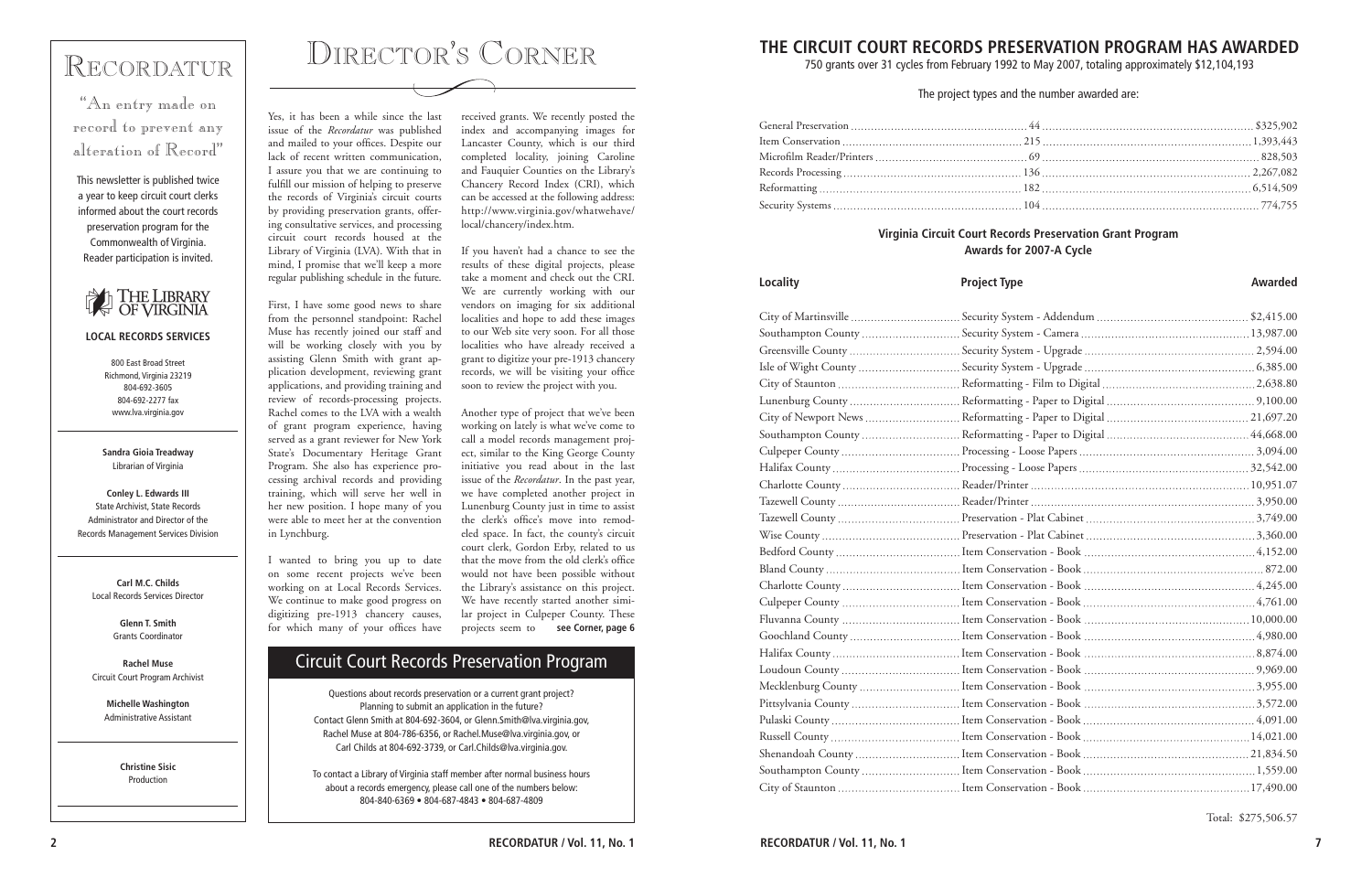**Mark Your Calendars!**

**Grant application deadlines are April 15 and October 15**

**or the next business day.** 

in private hands rather than in the custody of the circuit court clerks, occasionally resurfacing in other repositories, at auction houses, or on eBay. Several Virginia localities are actively searching for their cohabitation registers and hope to find them either in private custody or tucked away in a mysterious place in the courthouse, as in the case of Augusta County. With any luck, more cohabitation registers will come to light in Virginia so that researchers may have access to as many of these fascinating and important documents as possible.

The project in Augusta County was possible because of a concerted effort by the circuit court clerk's office and the Local Records staff to work together to find the complete record and make it available to the public. Researchers into Augusta County and Virginia history and genealogy can only benefit from such partnerships. We hope for many more happy tales like this in the years to come.

> **—by Sarah Nerney** Senior Local Records Archivist

The LVA continues to plan and work toward having an in-house scanning operation located at the Library's State Record Center that will help us complete digital reformatting projects more quickly and efficiently. We envision using this operation for completing additional digital chancery projects as well as addressing the reformatting of the land tax volumes that take up so much space in your offices. As with all things worth

According to recent rumblings from the Commissioners of the Revenue's corner, some offices that currently convert the electronic land tax record to microfiche plan to stop that process and instead retain the record in digital format only. That might be sufficient for an office that is required to keep their copy for only six years. For the circuit court clerk, however, who is required by the *Code of Virginia* to permanently preserve and make accessible the land tax record, this would make a tough job even harder. Obviously, there is no standard method across the commonwealth for creating, accessing, or securing this record series. Without that standard, each clerk's office is left to its own devices to make sure that the land tax information will always be available. As more local creators of the tax record move away from generating an analog copy (paper or microform), clerks must shift The Library of Virginia continues to encourage the creators and the keepers of this information to convert the annual land tax record to a microform (fiche or film), while serving the current information in an electronic format available online and/or in the clerk's office. The original and the working master of the microform may always be stored in the Imaging Services Section (ISS) at the Library of Virginia, with a working copy available to the public in the clerk's office for research. Should another copy ever be required in a clerk's office, that request can be made by the clerk to the ISS. This approach still seems to be the most viable when it comes to serving the current record to the widest possible audience, while taking the precautions necessary to provide for its required permanent retention and future access needs. If any clerk has a thought or suggestion on other methods of preserving and accessing this record series, please let us know.

their focus from just preserving what they receive to converting the information to a more secure format than a CD or magnetic tape. The tax records stored on that media type can be effectively accessed over the short term, but the question remains, "How will 120 clerks make sure that record is accessible indefinitely?" This can be accomplished with the electronic-only record, but it will take no small amount of planning, execution, and followup on the clerk's part. Maintaining the electronic record permanently will require planning and budgeting for periodically refreshing the media on which the information is stored as well as migrating from one generation of operating platform and/or format to the next. The Circuit Court Records Preservation Program staff members are still looking at reformatting the state-record copy of the 1901–1977 local land tax books stored at the Library. The most effective format for local clerks to use to serve these tax records digital, microfilm, or some other option—remains undetermined. Input on this issue from the clerks would be greatly appreciated. If you have any thoughts or questions on the subject, please contact us at any of the phone numbers or e-mail addresses provided in this newsletter. —**Glenn Smith** Grants Coordinator

Haystack... these records have ended up waiting for, this process will take some time. **Electronic** ... I'd also like to draw your attention to the newly updated and published *Library of Virginia Services for Circuit Courts* brochure that we included with this mailing. We've attempted to briefly summarize all the services that the LVA offers your offices in an easily accessible pamphlet, which is also available on our Web site (http:// www.lva.virginia.gov/whatwedo/records/ LVACourtServices\_Brochure.pdf). Please let us know if you have any questions about the brochure or any of the services we provide.

 be a popular option for helping to organize records and offices more effectively. **Corner ...**

# A New Wrinkle on Preserving Land Tax Records

## Managing Electronic Correspondence

According to the Virginia Public Records Act of the *Code of Virginia* (42.1-77), a public record is defined as: "recorded information that documents a transaction or activity by or with any public officer, agency, or employee of an agency... [T]he medium upon which such information is recorded has no bearing on the determination of whether the recording is a public record." An electronic record is a record created, generated, sent, communicated, received, or stored by electronic means. Electronic record formats include word processing files, spreadsheets, e-mail, Web sites, databases, scanned images, and multimedia files. Those electronic records that document a government transaction are public records. Working with electronic records can present unique challenges. The following are answers to some of the questions about electronic records management that may records. Some examples of e-mail that are considered public records are: policies and directives; correspondence or memos pertaining to the organization's business; work schedules and assignments; documents circulated for approval or comment; and any message that initiates, authorizes, or completes a business transaction, final report, or recommendation. Some examples of e-mail that are not considered public records are: personal messages or announcements, courtesy or reference copies, phone message reminders, routine chat on e-mail listservs, and announcements of social events. **How long do e-mails that constitute public records need to be retained?** Public officials are responsible for ensuring that their records are preserved, maintained, and accessible throughout the record's

have come up in your office, specifically regarding e-mail. **Is e-mail a public record?** It is the content of a document—and not its medium—that determines whether it constitutes a public record. E-mails that provide evidence of a government transaction are considered public records, while e-mails that do not are considered nonlifecycle. Since e-mail is usually considered correspondence, refer to *General Schedule 101* for administrative records of state agencies and *General Schedules 4* and *19* for localities. If you have determined that the record should not be classified as correspondence, review the appropriate retention schedule to determine the applicable retention period. **see Electronic, page 6**

On pages 7 and 8 you will find summaries of the grant awards from the last two grant cycles. A special thanks to Michelle Epps of Prince Edward County, Vic Mason of King George County, and Judy Worthington of Chesterfield County for serving on the grant review board. For further information on the program, please visit the grant page on our Web site (http:// www.lva.virginia.gov/whatwedo/ccrp/ index.htm). Please contact one of us if you have any questions or have a project in mind for the upcoming grant cycle. We sincerely want more clerks to make use of this innovative grant program.

Finally, one small but important administrative item: please note that the Library's e-mail addresses have recently changed. The new addresses are listed under each staff member's name in the box at the bottom of page 2. Best wishes to all and please let us know if we can be of help to your office.

> **—Carl Childs** Local Records Services Director 804-692-3739 carl.childs@lva.virginia.gov

### **Can I print e-mails and file them with my paper records?**

Yes. The following information must be included in the paper copy: names and e-mail addresses of recipients (if an email is sent to a distribution list, include names and addresses of all members of distribution list); name and e-mail address of sender; time and date sent; subject line that describes the content of the e-mail; text; and attachments, if applicable.

**My e-mail messages are automatically purged after a specified period of time. Am I still responsible for their retention?** Yes. Some e-mail systems are programmed to automatically purge e-mail messages after a specified amount of time, such as ninety days. Records management and information technology staff should work together to establish an e-mail policy that allows messages to be retained in accor-

dance with retention schedules.

### **Do I need to complete a "Certificate of Records Destruction" (RM-3) form for electronic public records?**

Yes. A "Certificate of Records Destruction" (RM-3) form must be completed when electronic public records are destroyed. When destroying electronic records, always remember to delete duplicates that may reside on servers, backup tapes, etc. Electronic records containing confidential or privacy-protected information must be overwritten with meaningless data, or the storage media housing the records must be physically destroyed.

If you have questions on managing electronic records, or would like to request further information, please contact:

Records Analysis Section Archival & Records Management Services Division The Library of Virginia 800 East Broad Street Richmond, VA 23219-8000

Telephone: 804-692-3600 E-mail: recman@lva.virginia.gov

> **—Ariel Billmeier** Electronic Records Analyst and, **Rachel Donaldson Muse** Senior Local Records Archivist